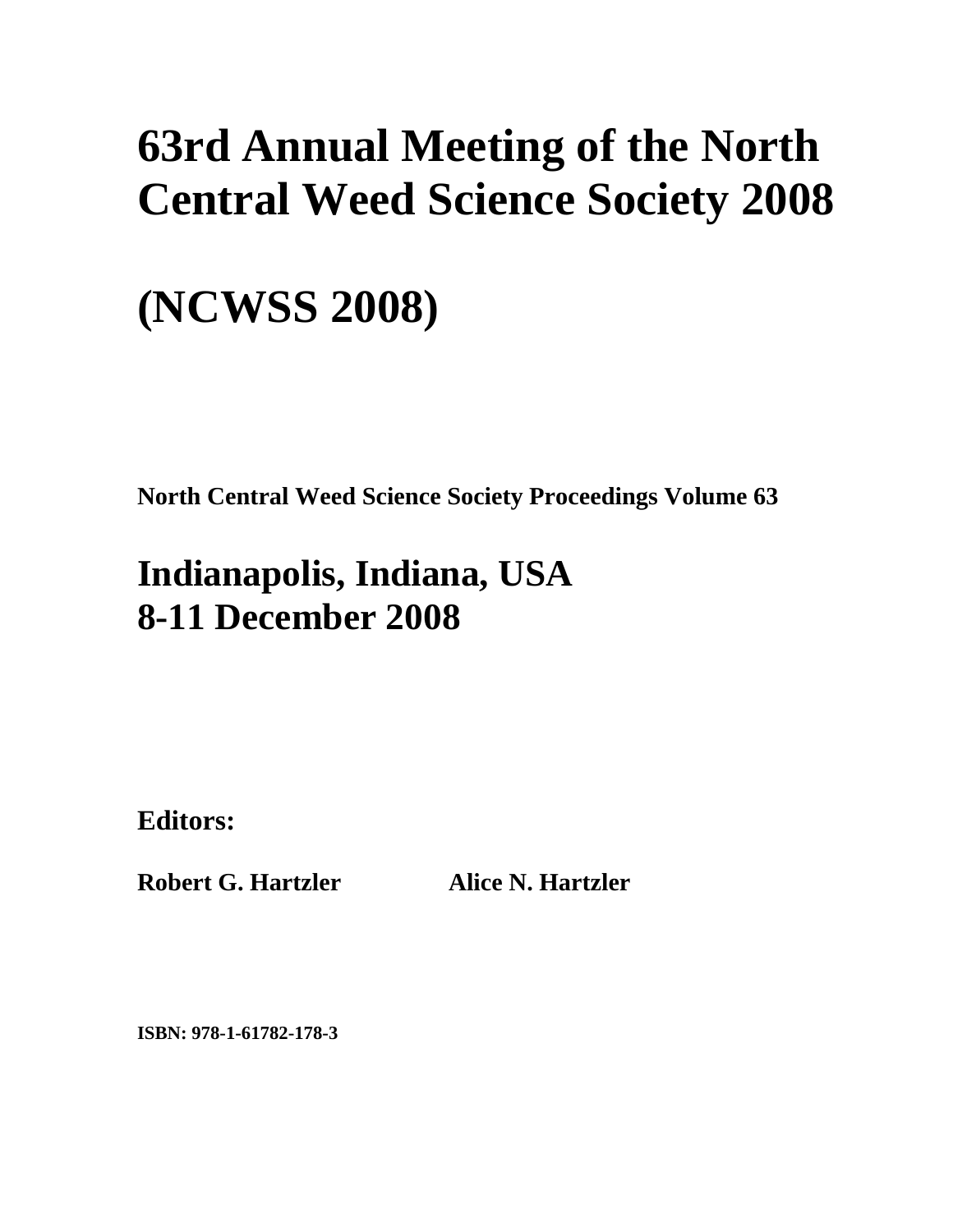**Printed from e-media with permission by:** 

Curran Associates, Inc. 57 Morehouse Lane Red Hook, NY 12571



**Some format issues inherent in the e-media version may also appear in this print version.** 

Copyright© (2008) by the North Central Weed Science Society All rights reserved.

Printed by Curran Associates, Inc. (2011)

For permission requests, please contact the North Central Weed Science Society at the address below.

North Central Weed Science Society 205 W. Boutz, Building 4, Suite 5 Las Cruces, New Mexico 88005

Phone: 575-527-1888 Fax: 575-527-8853

www.ncwss.org

#### **Additional copies of this publication are available from:**

Curran Associates, Inc. 57 Morehouse Lane Red Hook, NY 12571 USA Phone: 845-758-0400 Fax: 845-758-2634 Email: curran@proceedings.com Web: www.proceedings.com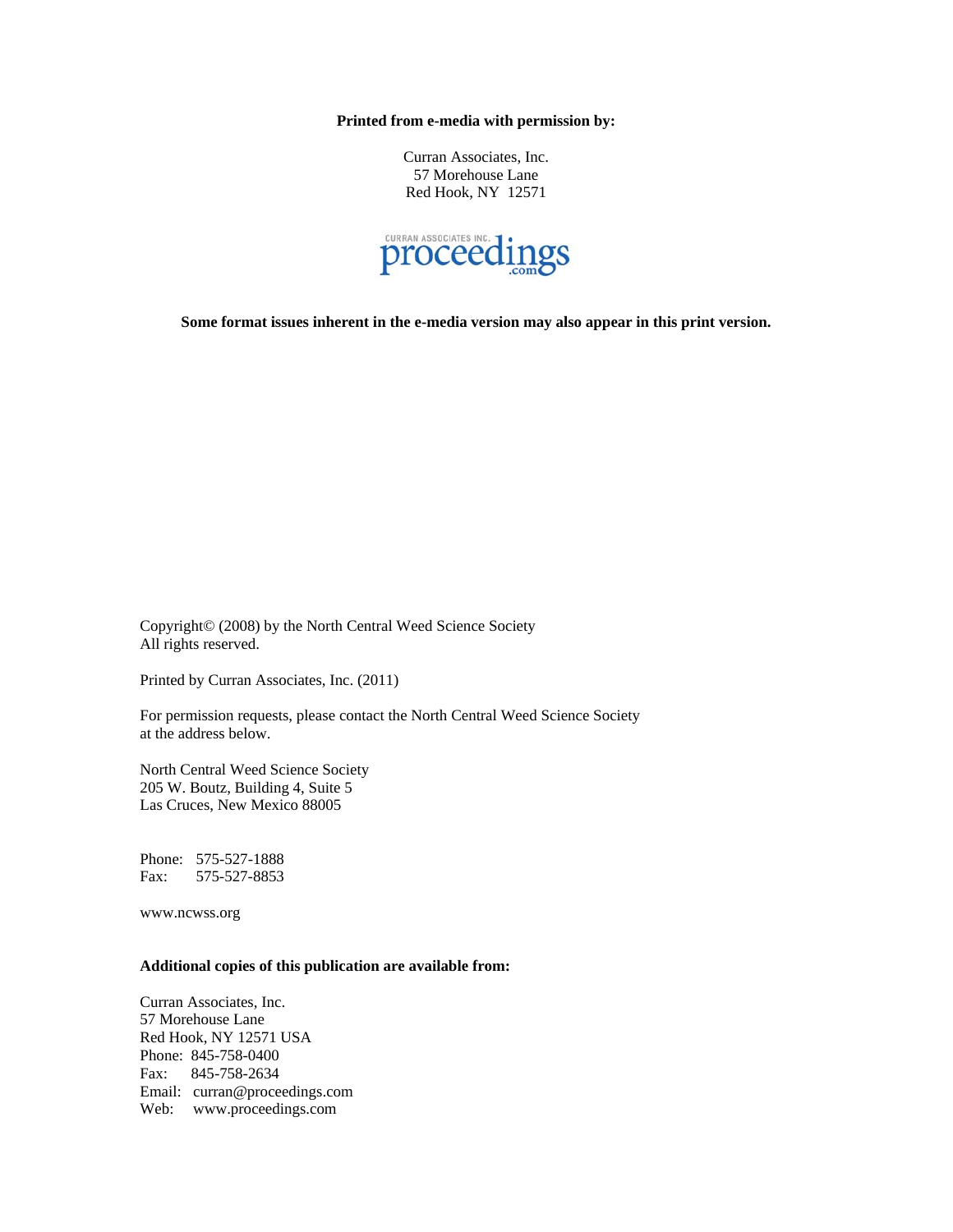### **TABLE OF CONTENTS**

#### **SECTIONS**

#### **AGRONOMIC CROPS**

| Nader Soltani, Christy Shropshire, Peter H. Sikkema                                                              |  |
|------------------------------------------------------------------------------------------------------------------|--|
|                                                                                                                  |  |
| Peter H. Sikkema, Christy Shropshire, Nader Soltani                                                              |  |
|                                                                                                                  |  |
| James R. Martin, Charles R. Tutt, Dorothy L. Call                                                                |  |
|                                                                                                                  |  |
| Patrick W. Geier, Phillip W. Stahlman                                                                            |  |
| Dallas E. Peterson, Curtis R. Thompson                                                                           |  |
| Does the Addition of Triflusulfuron to Glyphosate Enhance Control of Velvetleaf and Common                       |  |
|                                                                                                                  |  |
| Jon-Joseph Q. Armstrong, Christy L. Sprague                                                                      |  |
|                                                                                                                  |  |
| Stevan Z. Knezevic, Jon Scott, Leo Charvat                                                                       |  |
|                                                                                                                  |  |
| John C. Frihauf, Phillip W. Stahlman, Patrick W. Geier                                                           |  |
|                                                                                                                  |  |
| Nader Soltani, Laura Van Eerd, Richard Vyn, Christy Shropshire, Peter H. Sikkema                                 |  |
|                                                                                                                  |  |
| A.J. Woodyard, Douglas J. Maxwell, Dean E. Riechers                                                              |  |
|                                                                                                                  |  |
| John R. Hinz, Brent Philbrook, Mark Wrucke, Bayer CropScience                                                    |  |
|                                                                                                                  |  |
| S. Bowe, R. Liebl, H. Walter, T. Holt, B. Sievernich, W. Patzoldt                                                |  |
|                                                                                                                  |  |
| Caren A. Judge, Steven J. Bowe, Leo D. Charvat, Troy D. Klingaman, Walter E. Thomas                              |  |
| Glyphosate Resistant Giant Ragweed and Waterhemp Management in Corn and Soybeans  14                             |  |
| Jason Waite, Shane Hennigh, Kassim Al-Khatib                                                                     |  |
| M. Joy M. Abit, Kassim Al-Khatib                                                                                 |  |
|                                                                                                                  |  |
| Jill Alms, Mike Moechnig, Darrell Deneke, Dave Vos                                                               |  |
| Postemergence Herbicide Effects on Field and Silage Corn Biomass Accumulation and Bio-energy                     |  |
|                                                                                                                  |  |
| Wesley J. Everman, Bradley J. Love, Andrew J. Chomas                                                             |  |
|                                                                                                                  |  |
| Tye C. Shauck, Reid J. Smeda, David L. Kleinsorge                                                                |  |
|                                                                                                                  |  |
| Thomas T. Bauman, Michael D. White                                                                               |  |
|                                                                                                                  |  |
| Santiago Ulloa, Claudio Costa, Avishek Datta, Chris Bruening, George Gogos, Zhaoyan Zhang, Stevan Z.<br>Knezevic |  |
| Simulated Mesotrione Drift Followed by Glyphosate, Imazethapyr, Bentazon or Chlorimuron in                       |  |
|                                                                                                                  |  |
| L.R. Brown, D.E. Robinson, K. Chandler, C.J. Swanton, P.H. Sikkema                                               |  |
| Effectiveness of Preemergence and Postemergence Soybean Herbicides on Common Ragweed with                        |  |
|                                                                                                                  |  |
| Mark M. Loux, Anthony F. Dobbels                                                                                 |  |
|                                                                                                                  |  |
| Andrew P. Robinson, William G. Johnson                                                                           |  |
|                                                                                                                  |  |
| Andrew J. Chomas, Wesley J. Everman, James J. Kells                                                              |  |
|                                                                                                                  |  |
| Sara K. Carter, Charles H. Slack, Glen P. Murphy, Paulette Pierson                                               |  |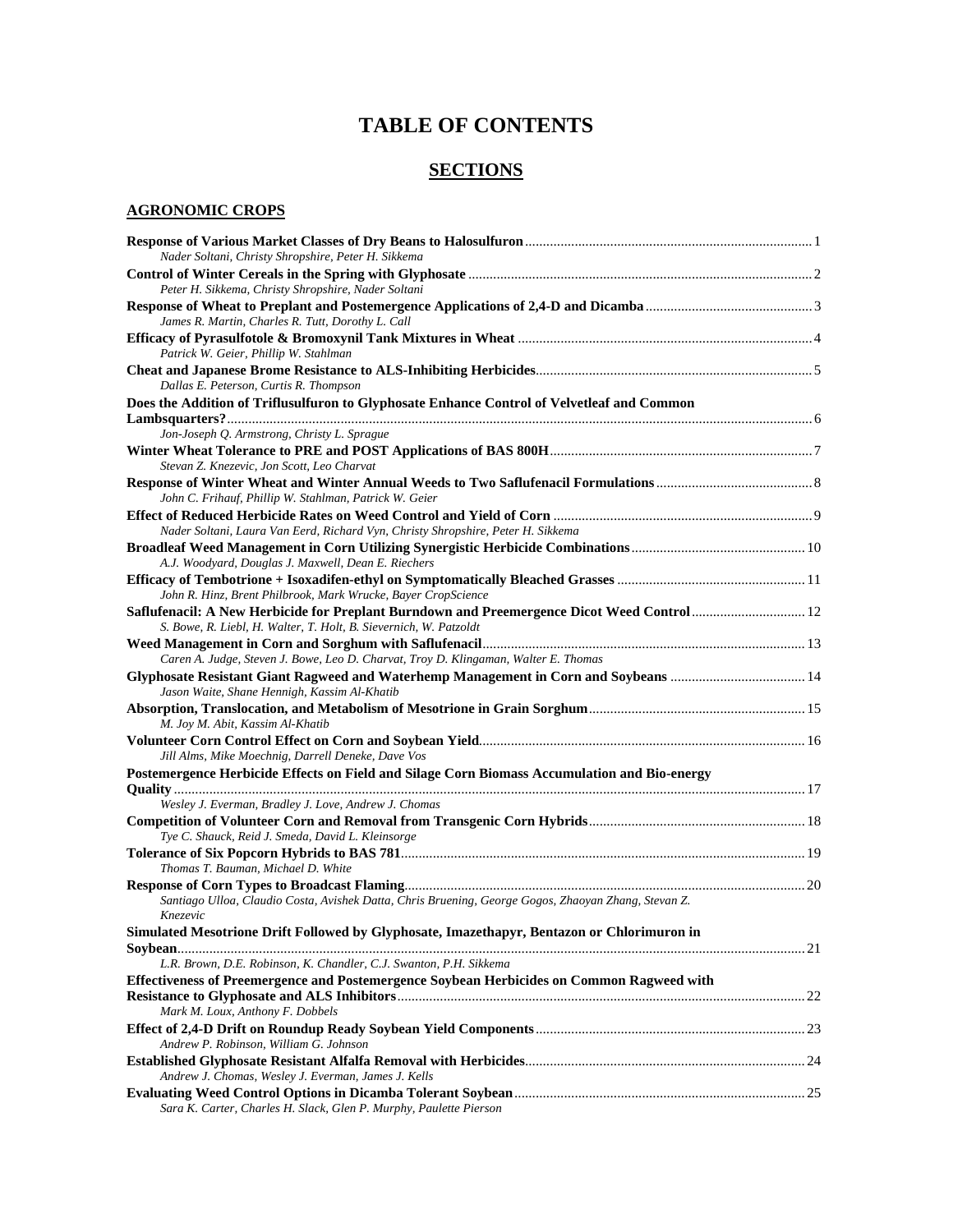| Glenn R.W. Nice, Vince M. Davis, William G. Johnson, Greg R. Kruger, Bryan G. Young, Stevan Z. Knezevic, Troy<br>D. Klingaman                                                                                        |  |
|----------------------------------------------------------------------------------------------------------------------------------------------------------------------------------------------------------------------|--|
| Herbicide Combinations with Saflufenacil for Preplant Burndown Weed Management in Soybean  27<br>Adam C. Hixson, John S. Harden, Leo D. Charvat, Troy D. Klingaman, Walter E. Thomas                                 |  |
| Influence of Tall Goldenrod Removal on Total Forage Yield and Quality of Tall Fescue Hay Fields  28<br>Kristin K. Payne, Eric B. Riley, Jimmy D. Wait, Kevin W. Bradley                                              |  |
| Douglas J. Maxwell, Lisa C. Gonzini, Joshua T. Kunkel, Aaron G. Hager                                                                                                                                                |  |
| Stevan Z. Knezevic, Ryan Rapp, Avishek Datta, Jon Scott, Leo Charvat                                                                                                                                                 |  |
|                                                                                                                                                                                                                      |  |
| Molly M. Buckham, Christy L. Sprague, Erin C. Taylor, Gary E. Powell                                                                                                                                                 |  |
|                                                                                                                                                                                                                      |  |
| Santiago Ulloa, Jayme Ferrari-Neto, Avishek Datta, Stevan Z. Knezevic                                                                                                                                                |  |
| Jon-Joseph Q. Armstrong, Christy L. Sprague                                                                                                                                                                          |  |
| Amar S. Godar, Phillip W. Stahlman, J. Anita Dille                                                                                                                                                                   |  |
| Winter Wheat Response and Weed Control Efficacy of Saflufenacil Applied with Growth Regulator                                                                                                                        |  |
| John C. Frihauf, Phillip W. Stahlman, Patrick W. Geier                                                                                                                                                               |  |
| Efficacy of Postemergence Herbicide Tankmixes in Acetolactate Synthase Resistant Grain Sorghum 36<br>D. Shane Hennigh, Kassim Al-Khatib, Mitch Tuinstra                                                              |  |
|                                                                                                                                                                                                                      |  |
| Dan K. Tiedemann, Bryan G. Young, Ronald F. Krausz, Joseph L. Matthews<br>Kelly A. Barnett, Christy L. Sprague, Christina D. DiFonzo, Fred W. Warner                                                                 |  |
|                                                                                                                                                                                                                      |  |
| Chad Brabham, Mark Loux, Bill Johnson                                                                                                                                                                                |  |
| Chad M. Herrmann, Bernard H. Zandstra, Rodney V. Tocco                                                                                                                                                               |  |
|                                                                                                                                                                                                                      |  |
| Eric E. Frasure, Mark L. Bernards<br>Glyphosate Influence on Sugarbeet Production and Control of Abutilon Theophrasti, Chenopodium                                                                                   |  |
| Mark W. Bredehoeft, Mark W. Bloomquist, Chris C. Dunsmore, Cody W. Bakker                                                                                                                                            |  |
|                                                                                                                                                                                                                      |  |
| Jeff M. Stachler, Alan G. Dexter, John L. Luecke                                                                                                                                                                     |  |
| Product Integrity - A Comprehensive Program Used to Prevent Cross-Contamination Incidents at                                                                                                                         |  |
| David Ouse, Jim Gifford                                                                                                                                                                                              |  |
| Roger E. Gast, Brett M. Oemichen, Monte R. Weimer, Marcin D. Dzikowski                                                                                                                                               |  |
|                                                                                                                                                                                                                      |  |
| Gary A. Finn, Monte R. Weimer, Brett M. Oemichen, Harvey A. Yoshida, D. Chad Cummings<br>Introduction To Wolverine $^{\text{\tiny{\textsf{TM}}}}$ - A New Herbicide for Grass and Broadleaf Weed Control in Northern |  |
|                                                                                                                                                                                                                      |  |
| Dean W. Maruska, Kevin B. Thorsness, Mary D. Paulsgrove, Michael C. Smith, George S. Simkins, Mark Wrucke                                                                                                            |  |
| Kevin B. Thorsness, Dean W. Maruska, Mary D. Paulsgrove, Michael C. Smith, George S. Simkins, Mark Wrucke                                                                                                            |  |
| James R. Martin, Charles R. Tutt, Dorothy L. Call                                                                                                                                                                    |  |
| Pinoxaden + Florasulam: A New Premix for Grass and Broadleaf Weed Control in Wheat and Barley 51                                                                                                                     |  |
| Pete Forster, Don Porter, Jason Sanders                                                                                                                                                                              |  |
| Siyuan Tan, Mark Oostlander, Leo Charvat, Glen Forster, Lyle Drew, John O'Barr, Sam Willingham                                                                                                                       |  |
|                                                                                                                                                                                                                      |  |
| Kirk A. Howatt, Brian M. Jenks, Phillip W. Stahlman, Michael Moechnig                                                                                                                                                |  |
| DuPont Herbicides with Multiple Modes of Action and Flexible Utility for use on Optimum® GAT®                                                                                                                        |  |
| David W. Saunders, Kevin L. Hahn, Larry H. Hageman, Helen A. Flanigan, Mick F. Holm, Wayne J. Schumacher                                                                                                             |  |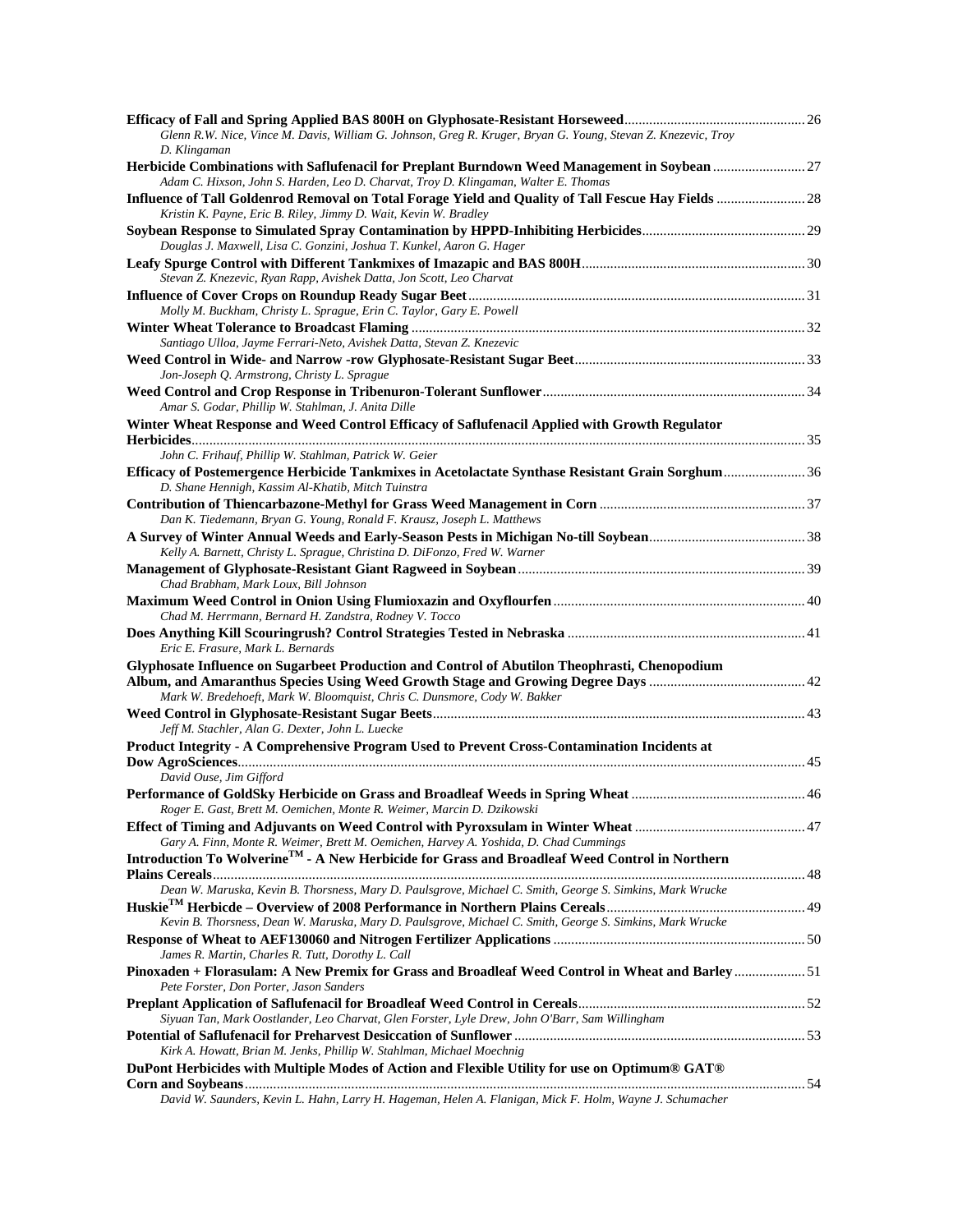| Susan K. Rick, Michael T. Edwards, James D. Harbour, David W. Saunders                                                                                  |  |
|---------------------------------------------------------------------------------------------------------------------------------------------------------|--|
| Optimum® GAT® Herbicide Programs as Tools for Managing ALS and/or Glyphosate Resistant                                                                  |  |
|                                                                                                                                                         |  |
| D. Raymond Forney, David W. Saunders, John Beitler, Stephen D. Strachan                                                                                 |  |
|                                                                                                                                                         |  |
| Dan E. Westberg, Brady F. Kappler, Mark A. Storr, Duane P. Rathmann, Garfield G. Thomas, Caren A. Judge                                                 |  |
| Burndown Control of Fall Germinating Weeds with BAS 800H as Influenced by the Type of Adjuvant 58<br>Stevan Z. Knezevic, Jon Scott, Leo Charvat         |  |
| Phillip W. Stahlman, John C. Frihauf, Patrick W. Geier, Loretta Serafin                                                                                 |  |
|                                                                                                                                                         |  |
| Amy M. Wyman, Charles P. Hicks, Greg W. Hudec, Mary D. Paulsgrove, William R. Perkins, Gary L.<br>Schwarzlose, Michael Weber, Kevin K. Watteyne         |  |
| Residual and Non-residual Herbicide Application Timing Effects on Weed Control and Corn Yield 61<br>Wesley J. Everman, Andrew J. Chomas, James J. Kells |  |
|                                                                                                                                                         |  |
| Randall S. Currie, Phillip W. Stahlman, Patrick W. Geier                                                                                                |  |
|                                                                                                                                                         |  |
| Kelly A. Nelson, Clinton G. Meinhardt                                                                                                                   |  |
|                                                                                                                                                         |  |
| Peter H. Sikkema, Nader Soltani, Robert E. Nurse                                                                                                        |  |
| Influence of Spring and Summer Herbicide Applications on Weed Control, Total Forage Yield and                                                           |  |
|                                                                                                                                                         |  |
| Kristin K. Payne, Eric B. Riley, Jimmy D. Wait, Kevin W. Bradley                                                                                        |  |
| Mark J. Renz, John W. Albright                                                                                                                          |  |
|                                                                                                                                                         |  |
| Calvin Glaspie, Andrew Chomas, Timothy Dietz, James Kells, Wesley Everman                                                                               |  |
|                                                                                                                                                         |  |
| R. Darren Unland, Matthew J. Mahoney, Jayla R. Allen, Michael Weber                                                                                     |  |
| Michael Weber, Jayla Allen                                                                                                                              |  |
| Comparison of Weed Management Strategies in Glufosinate, Glyphosate, and Conventional Soybean                                                           |  |
|                                                                                                                                                         |  |
| Dean M. Grossnickle, Micheal D.K. Owen, James F. Lux, Damian D. Franzenburg                                                                             |  |
|                                                                                                                                                         |  |
| Mark Bernards, Lucas Perim, Irvin Schleufer                                                                                                             |  |
|                                                                                                                                                         |  |
| Michael Weber, Jayla Allen                                                                                                                              |  |
|                                                                                                                                                         |  |
| Dan E. Westberg, Paul M. Vassalotti, Gery R. Welker, Dennis W. Belcher, Adam C. Hixson                                                                  |  |
|                                                                                                                                                         |  |
| Tracy G. Mellendorf, Bryan G. Young, Joseph L. Matthews                                                                                                 |  |
|                                                                                                                                                         |  |
| Brian M. Jenks, Gary P. Willoughby, Shanna A. Mazurek, Phillip W. Stahlman, Patrick W. Geier, Leo D. Charvat                                            |  |
| Dain Bruns, Tom Beckett, Don Porter                                                                                                                     |  |
|                                                                                                                                                         |  |
| Dawn E. Refsell, Bryan G. Young, Gordon K. Roskamp                                                                                                      |  |

## **EXTENSION**

| Influence of Sovbean Plant Population and Row Spacing to Current and Future Weed Control |  |
|------------------------------------------------------------------------------------------|--|
|                                                                                          |  |
| Jeffrey A. Bunting, Tom Hunsley, Douglas J. Maxwell, Aaron G. Hager                      |  |
|                                                                                          |  |
| Joseph L. Matthews, Bryan G. Young, Julie M. Young                                       |  |
|                                                                                          |  |
| Dawn E. Refsell                                                                          |  |
|                                                                                          |  |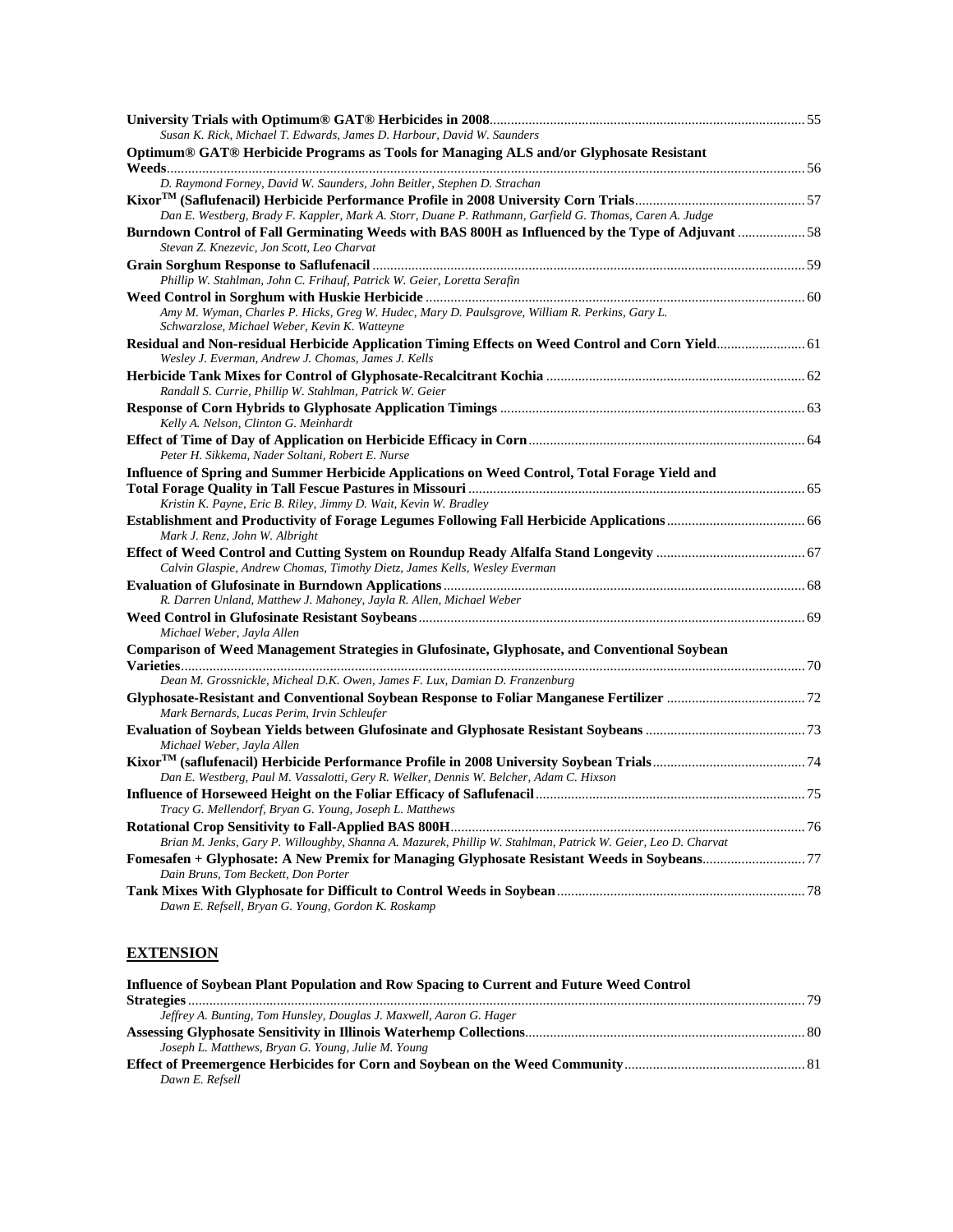| <b>Comparison of Postemergence Herbicide Programs Utilizing Best Management Practice Rates of</b>                         |  |
|---------------------------------------------------------------------------------------------------------------------------|--|
|                                                                                                                           |  |
| Lisa M. Behnken, Ryan P. Miller, Fritz R. Breitenbach, Jeffery L. Gunsolus                                                |  |
|                                                                                                                           |  |
| Jess Spotanski, Greg Steckel                                                                                              |  |
| Response of Selected Common Ragweed Accessions to Glyphosate, Fomesafen, and Cloransulam-                                 |  |
|                                                                                                                           |  |
| Jeff M. Stachler, John L. Luecke                                                                                          |  |
|                                                                                                                           |  |
| Timothy L. Trower, Chris M. Boerboom, Mark J. Renz                                                                        |  |
|                                                                                                                           |  |
| Santiago Ulloa, Avishek Datta, Stevan Z. Knezevic                                                                         |  |
| Utilization of Sequential Herbicide Applications and Herbicide Tankmix Components to Improve                              |  |
|                                                                                                                           |  |
| Ryan P. Miller, Lisa M. Behnken, Fritz R. Breitenbach, Jeffery L. Gunsolus                                                |  |
|                                                                                                                           |  |
| Benjamin E. Neild, Paul T. Marquardt, Greg R. Kruger, William G. Johnson                                                  |  |
|                                                                                                                           |  |
| Eric K. Anderson, Aaron G. Hager, Thomas B. Voigt, Germán A. Bollero                                                      |  |
| Robert N. Klein, Jeffrey A. Golus                                                                                         |  |
|                                                                                                                           |  |
| Gregory K. Dahl, Joe V. Gednalske, Eric Spandl                                                                            |  |
| Nathan R. Johanning, Bryan G. Young, Dawn E. Refsell, Gordon K. Roskamp                                                   |  |
|                                                                                                                           |  |
| Robert E. Nurse, Peter H. Sikkema                                                                                         |  |
| Andrew R. Kniss                                                                                                           |  |
|                                                                                                                           |  |
| Mark M. Loux, Anthony F. Dobbels, William G. Johnson, Bryan G. Young, Chris Boerboom, Kevin W. Bradley,<br>Aaron G. Hager |  |
| Jeff M. Stachler, John L. Luecke                                                                                          |  |
|                                                                                                                           |  |
| Robert N. Klein                                                                                                           |  |
| James R. Martin, Charles R. Tutt, Dorothy L. Call                                                                         |  |
|                                                                                                                           |  |
| Richard S. Fawcett                                                                                                        |  |
| Elizabeth Canales, Jason Parker, Robyn Wilson, Mark Tucker, Doug Doohan                                                   |  |

#### **HERBICIDE PHYSIOLOGY**

| Performance Interactions Between Topramezone and ALS-inhibiting Herbicides for the Control of           |  |
|---------------------------------------------------------------------------------------------------------|--|
|                                                                                                         |  |
| A.C. Kaastra, C.J. Swanton, F.J. Tardif, P.H. Sikkema                                                   |  |
| <b>Examining the Effect of Glyphosate Treatment on Shikimate Pathway Metabolites in Different Plant</b> |  |
|                                                                                                         |  |
| Keith Kretzmer, Mason Hughes, Ashleigh Norris, R. Doug Sammons                                          |  |
|                                                                                                         |  |
| Greg R. Kruger, Vince M. Davis, Patrick J. Tranel, Stephen C. Weller, William G. Johnson                |  |
| Altanbadralt Sharkhuu, Ray A. Bressan, William G. Johnson, Stephen C. Weller                            |  |
| Interaction of Glyphosate and Saflufenacil on Glyphosate-Susceptible and Glyphosate-Resistant           |  |
|                                                                                                         |  |
| Tracy G. Mellendorf, Bryan G. Young, Joseph L. Matthews                                                 |  |
|                                                                                                         |  |
| Richard K. Zollinger, Jerry L. Ries                                                                     |  |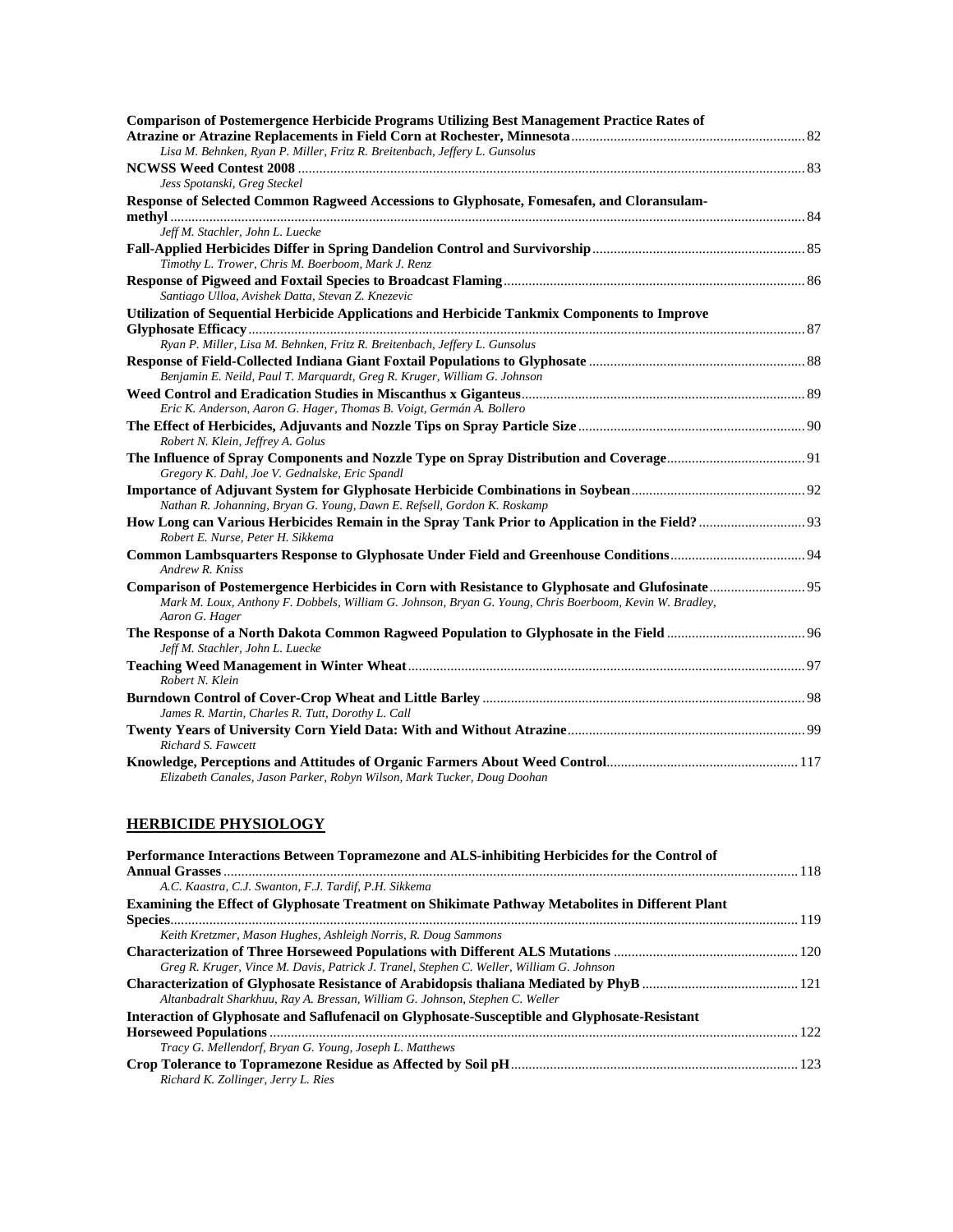| Dose-response of 2,4-D and Glufosinate on Abutilon theophrasti, Ipomoea spp. and Chenopodium                                                                                                                                          |       |
|---------------------------------------------------------------------------------------------------------------------------------------------------------------------------------------------------------------------------------------|-------|
|                                                                                                                                                                                                                                       |       |
| Chad Brabham, Andy Robinson, Bill Johnson                                                                                                                                                                                             |       |
|                                                                                                                                                                                                                                       |       |
| R. Douglas Sammons, Mintien Tran                                                                                                                                                                                                      |       |
| Dose-response of 2,4-D and Glyphosate on Abutilon theophrasti, Ipomoea spp. and Chenopodium                                                                                                                                           |       |
|                                                                                                                                                                                                                                       |       |
| Andrew P. Robinson, Chad B. Brabham, William G. Johnson                                                                                                                                                                               |       |
| Investigation of the Molecular Basis of Resistance to PPO-Inhibiting Herbicides in Common Ragweed 127<br>Stephanie L. Rousonelos, Ryan M. Lee, Mark J. Van Gessel, Patrick J. Tranel                                                  |       |
| Rachel K. Bethke, Christy L. Sprague, Donald Penner                                                                                                                                                                                   |       |
| Greg R. Kruger, Vince M. Davis, Stephen C. Weller, William G. Johnson                                                                                                                                                                 |       |
| Todd A. Gaines, Philip Westra, Jan E. Leach, Sarah M. Ward, Bekir Bukun, Stephen T. Chisholm, Dale L. Shaner,<br>Christopher Preston, A. Stanley Culpepper, Timothy L. Gray, Ted M. Webster, William K. Vencill, Patrick J.<br>Tranel |       |
| Interactions Between Mesotrione and Atrazine in a Velvetleaf Biotype with Metabolism-based                                                                                                                                            |       |
|                                                                                                                                                                                                                                       | . 131 |

*A.J. Woodyard, Josie A. Hugie, Dean E. Riechers* 

#### **HORTICULTURE CROPS**

| Darren E. Robinson                                                                                |  |
|---------------------------------------------------------------------------------------------------|--|
|                                                                                                   |  |
| Sarah Gegner, Harlene Hatterman-Valenti, Walt Albus, Collin Auwarter                              |  |
| Russet Burbank Growth the Year Following Glyphosate Simulated Drift to Irrigated Potatoes 134     |  |
| Collin P. Auwarter, Harlene Hatterman-Valenti                                                     |  |
|                                                                                                   |  |
| Calvin Glaspie, Wesley Everman, Chris Long, Andrew Chomas                                         |  |
| Harlene M. Hatterman-Valenti, Collin P. Auwarter                                                  |  |
| Simazine-Treated Mulches Improve Weed Control and Management of Triazine-Resistant Common         |  |
|                                                                                                   |  |
| Linjian Jiang, Imed Dami, Doug Doohan                                                             |  |
|                                                                                                   |  |
| Chad M. Herrmann, Bernard H. Zandstra                                                             |  |
|                                                                                                   |  |
| Greg R. Kruger, William G. Johnson, Stephen C. Weller                                             |  |
| James R. Loken, Harlene M. Hatterman-Valenti, Collin P. Auwarter                                  |  |
| Harlene M. Hatterman-Valenti, Collin P. Auwarter                                                  |  |
|                                                                                                   |  |
| Jed B. Colquhoun, Richard A. Rittmeyer                                                            |  |
|                                                                                                   |  |
| Darren E. Robinson, Peter H. Sikkema                                                              |  |
| The Effect of Postemergence Thifensulfuron-methyl on Commercial Processing Tomato Cultivars in a  |  |
|                                                                                                   |  |
| Stephen C. Weller, Greg R. Kruger, William G. Johnson, Timothy A. Koch, Doug Doohan               |  |
| A Two Year Study on the Response of Commercial Processing Tomatoes to Simulated Dicamba Drift 145 |  |
| Greg R. Kruger, William G. Johnson, Doug Doohan, Timothy A. Koch, Stephen C. Weller               |  |
| A Two Year Study on the Response of Commercial Processing Tomatoes to Simulated Glyphosate        |  |
| Greg R. Kruger, William G. Johnson, Doug Doohan, Timothy A. Koch, Stephen C. Weller               |  |
| Herbicide Treated Mulches Improve Weed Control, Suppress Scion Rooting and Prevent Winter         |  |
|                                                                                                   |  |
| Linjian Jiang, Imed Dami, Hannah Mathers, Doug Doohan                                             |  |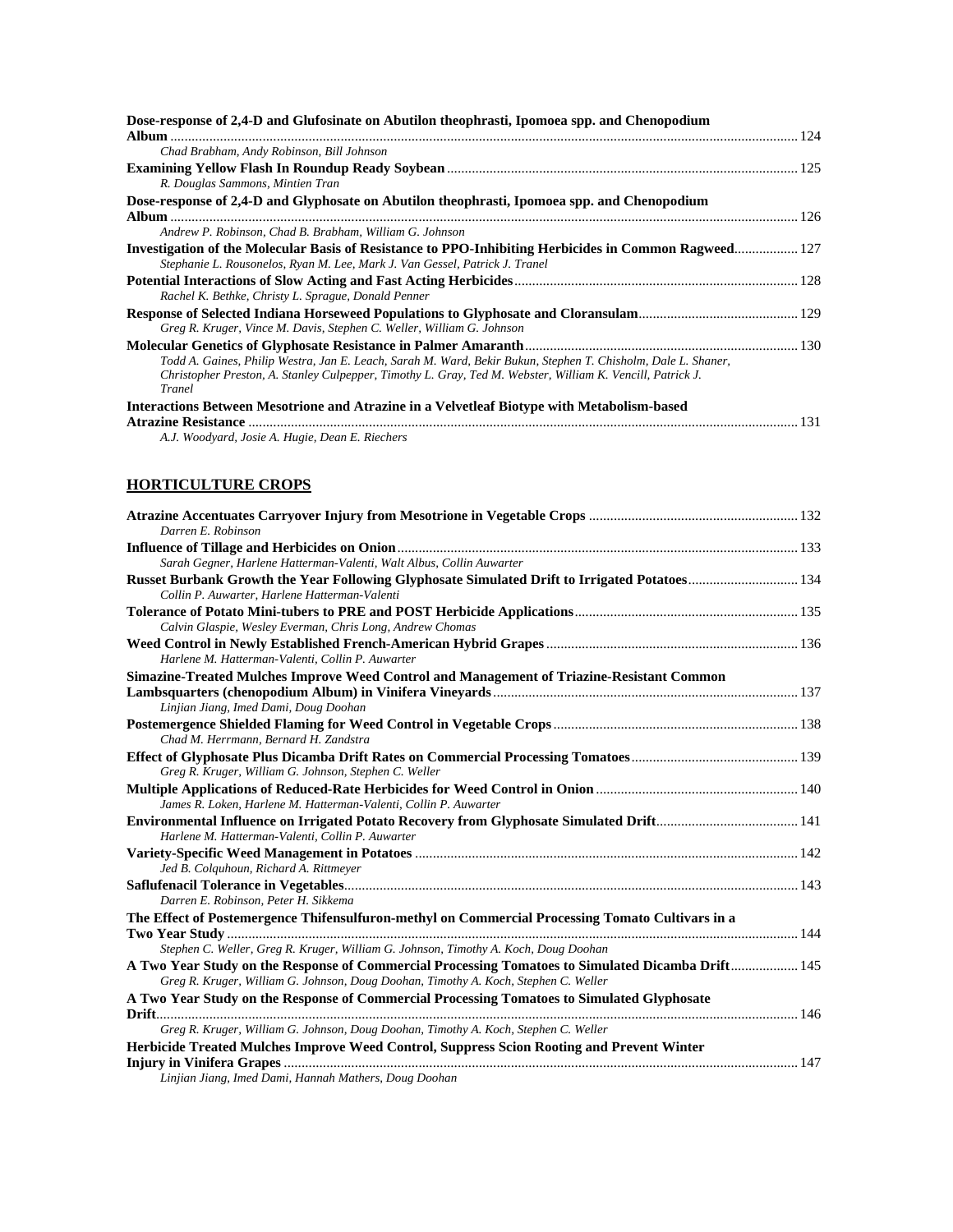| Fall and/or Spring Applications of Granular Dithiopyr and Prodiamine for Crabgrass Control in |  |
|-----------------------------------------------------------------------------------------------|--|
|                                                                                               |  |
| Michael W. Melichar, Daniel L. Loughner, Zachary J. Reicher, Jeff A. Borger                   |  |

#### **INVASIVE WEEDS, FORAGE AND RANGELAND**

| Native and Invasive Plants in the Seedling Layer of Forests Affected by Emerald Ash Borer  149<br>Wendy Klooster, Catherine Herms, Kathleen Knight, Kamal Gandhi, Annemarie Smith, Daniel Herms, John<br>Cardina |  |
|------------------------------------------------------------------------------------------------------------------------------------------------------------------------------------------------------------------|--|
|                                                                                                                                                                                                                  |  |
| Vijaikumar Pandian, Mark J. Renz                                                                                                                                                                                 |  |
| Walter H. Fick, Wayne A. Geyer                                                                                                                                                                                   |  |
| Population Variation in the Allelopathic and Competitive Effects of Lonicera maackii on the Native<br>Dan M. Romanek, Don Cipollini                                                                              |  |
| Host Specificity and Distribution of a Powdery Mildew Fungus Attacking Garlic Mustard in                                                                                                                         |  |
| Victoria Ciola, Don Cipollini                                                                                                                                                                                    |  |
| Don Cipollini, Stephanie Enright, E. Kathryn Barto                                                                                                                                                               |  |
| Application Timing Affects Control of Wild Parsnip [Pastinaca Sativa (1)] and Wild Carrot [Daucus                                                                                                                |  |
| Byron Sleugh, Mark Renz, Mary Halstevedt                                                                                                                                                                         |  |
| 156. Technical Introduction of DuPont's New Vegetation Management Herbicide Aminocyclopyrachlor 156<br>Ronnie G. Turner, Jon S. Claus, Mark J. Holliday, Edison Hidalgo                                          |  |
| Susan K. Rick, Ronnie G. Turner, Jeff H. Meredith                                                                                                                                                                |  |
| Aminocyclopyrachlor for Invasive Weed Management and Restoration Grass Safety in the Central                                                                                                                     |  |
| Philip Westra, Scott Nissen, Todd Gaines, Bekir Bekun, Brad Lindenmayer, Dale Shaner                                                                                                                             |  |
| Assessment of Conservation Reserve Program (CRP) Mid-Management Options for Suppression of                                                                                                                       |  |
| Marie L. Schmidt, Richard T. Proost, Mark J. Renz.                                                                                                                                                               |  |
| David E. Hillger, Vanelle F. Peterson, William N. Kline, Pat Burch                                                                                                                                               |  |
| High Volume Foliar Herbicide Treatments for Late Season Asian Bush Honeysuckle (Lonicera<br>Ron Rathfon                                                                                                          |  |
| Invasive Plants in Forests Infested by Emerald Ash Borer: How Scientists and Managers Worked                                                                                                                     |  |
| Kathleen S. Knight, John Cardina, Catherine P. Herms, Kamal J.K. Gandhi, Annemarie Smith, Robert P. Long,<br>Daniel A. Herms                                                                                     |  |
| Effect of Removal of Dame's Rocket (Hesperis matronalis) on Forest Understory Vegetation in NW                                                                                                                   |  |
| Indiana.                                                                                                                                                                                                         |  |
| Noel B. Pavlovic, Stacey Leicht-Young, Krystalyn Frohnapple, Ralph Grundel<br>A Biological Control Program for Common Tansy (Tanacetum Vulgare) in Canada and the United                                         |  |
| $\mathbf{u}$ $\mathbf{u}$ $\mathbf{u}$ $\mathbf{u}$ $\mathbf{u}$ $\mathbf{u}$ $\mathbf{u}$ $\mathbf{u}$ $\mathbf{u}$                                                                                             |  |

*Alec McClay, Monika Chandler, André Gassmann, Vera Wolf, John Gaskin* 

#### **WEED BIOLOGY, ECOLOGY AND MANAGEMENT**

| Paul T. Marquardt, William G. Johnson                                                        |  |
|----------------------------------------------------------------------------------------------|--|
|                                                                                              |  |
| Stevan Z. Knezevic, Avishek Datta, Charles Shapiro, Jon Scott, Mike Mainz                    |  |
| Removal Timing of Winter Annual Weeds and Its Effect on Soil Water Availability and Corn and |  |
|                                                                                              |  |
| Venkata Rao Mannam, Mark L. Bernards, John L. Lindquist                                      |  |
|                                                                                              |  |
| Curtis R. Thompson, Dallas E. Peterson                                                       |  |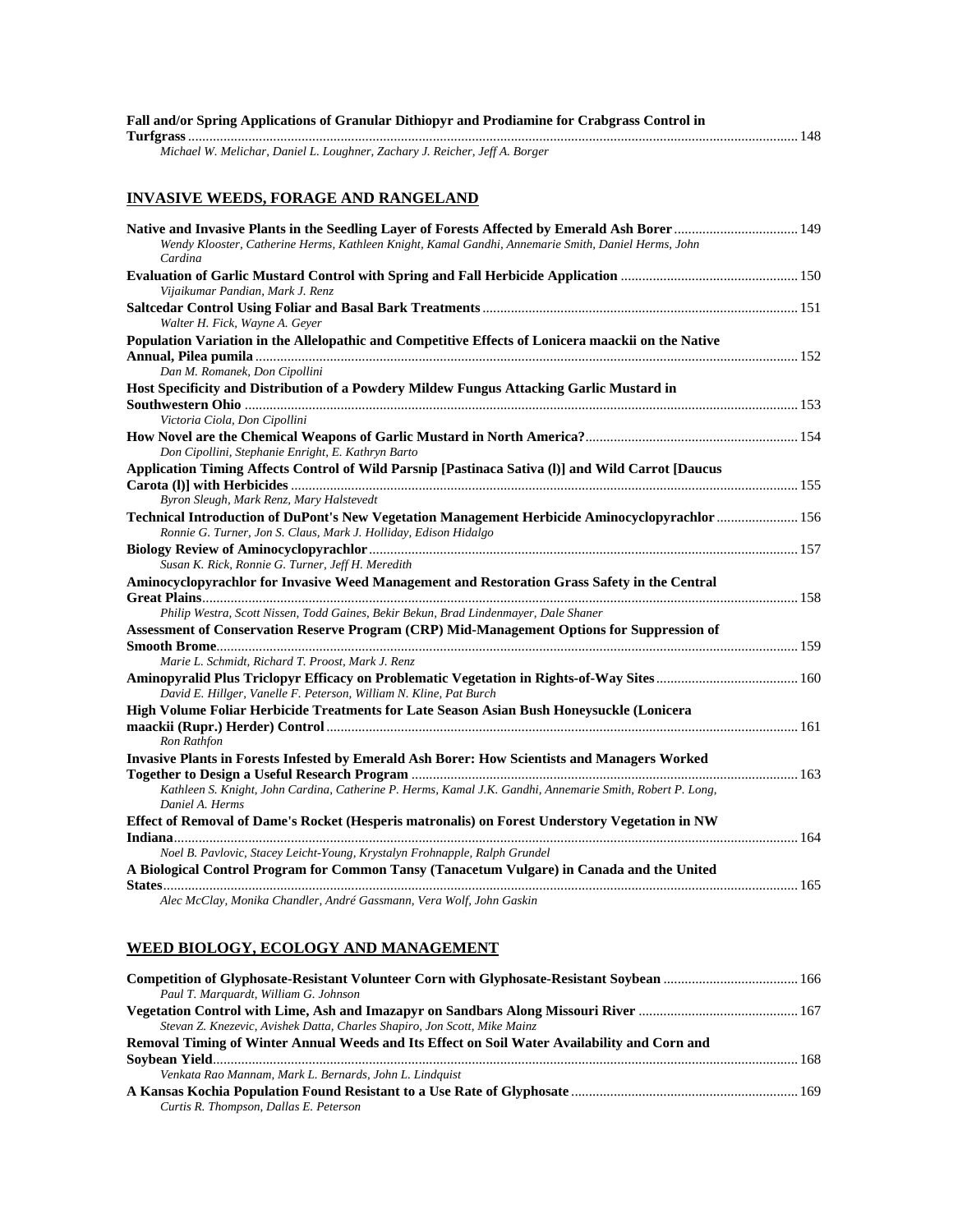| Identification of Polymorphic Plastidic DNA Sequences for Waterhemp Population Genetics 170<br>Jianyang Liu, Kate Thinglum, Patrick J. Tranel, Adam S. Davis |  |
|--------------------------------------------------------------------------------------------------------------------------------------------------------------|--|
| Winter Annual Weed Influence on Soil Temperature and Soybean Cyst Nematode Population Density 171                                                            |  |
| Valerie A. Mock, William G. Johnson, J. Earl Creech                                                                                                          |  |
| Growth and Seed Production of Multiple Glyphosate and Acetolactate Synthesis Resistant Horseweed                                                             |  |
|                                                                                                                                                              |  |
| Vince M. Davis, Greg R. Kruger, William G. Johnson                                                                                                           |  |
| Open-Pollinated Transfer of Glyphosate Resistance in Horseweed in Greenhouse Isolation  173<br>Ryan S. Henry, Vince M. Davis, William G. Johnson             |  |
|                                                                                                                                                              |  |
| Analiza Henedina M. Ramirez, Aifheli Meshack Ndou, J. Anita Dille                                                                                            |  |
| Justin S. Petrosino, J. Anita Dille, Kraig Roozeboom                                                                                                         |  |
|                                                                                                                                                              |  |
| Banjara Nabaraj, John L. Lindquist, Gary Yuen                                                                                                                |  |
|                                                                                                                                                              |  |
| Xianhui Fu, Joanne Chee-Sanford, Martin M. Williams II, Adam S. Davis                                                                                        |  |
| Molecular Based Identification and Phylogeny of the Chenopodium Complex Within the North                                                                     |  |
|                                                                                                                                                              |  |
| Sukhvinder Singh, Patrick J. Tranel                                                                                                                          |  |
| Crop Rotation and Herbicide Use Influence Population Dynamics of Glyphosate-Resistant Horseweed                                                              |  |
|                                                                                                                                                              |  |
| Vince M. Davis, Kevin D. Gibson, William G. Johnson                                                                                                          |  |
| Weed Community Characteristics of Corn and Soybean Fields Managed Postemergence in Wisconsin  180                                                            |  |
| Nathanael D. Fickett, Chris M. Boerboom, Clarissa M. Hammond                                                                                                 |  |
|                                                                                                                                                              |  |
| Logan G. Vaughn, John L. Lindquist, Mark L. Bernards, Timothy J. Arkebauer                                                                                   |  |
|                                                                                                                                                              |  |
| Lilyrani Sahoo, Jared J. Schmidt, John L. Lindquist, Donald J. Lee                                                                                           |  |
|                                                                                                                                                              |  |
| Daniel T. Earlywine, Reid J. Smeda, Travis C. Teuton, Carl E. Sams                                                                                           |  |
|                                                                                                                                                              |  |
| Rutendo Nyamusamba, Michael Moechnig, Darrell Deneke                                                                                                         |  |
| Rachel B. Paskey, Robert G. Hartzler                                                                                                                         |  |
| Effect of Winter Annual Weed Management on Soybean Cyst Nematode Population and Weed                                                                         |  |
|                                                                                                                                                              |  |
| Valerie A. Mock, J. Earl Creech, William G. Johnson                                                                                                          |  |
|                                                                                                                                                              |  |
| Michael S. Bell, Patrick J. Tranel                                                                                                                           |  |
| José M. Gómez, Micheal D.K. Owen                                                                                                                             |  |

### **SYMPOSIA**

#### **HERBICIDE RESISTANT CROPS SYMPOSIUM**

| Tracy Linbo    |  |
|----------------|--|
|                |  |
| David Simpson  |  |
| Mark Loux      |  |
| Jayla Allen    |  |
| Kevin Bradley  |  |
| David Saunders |  |